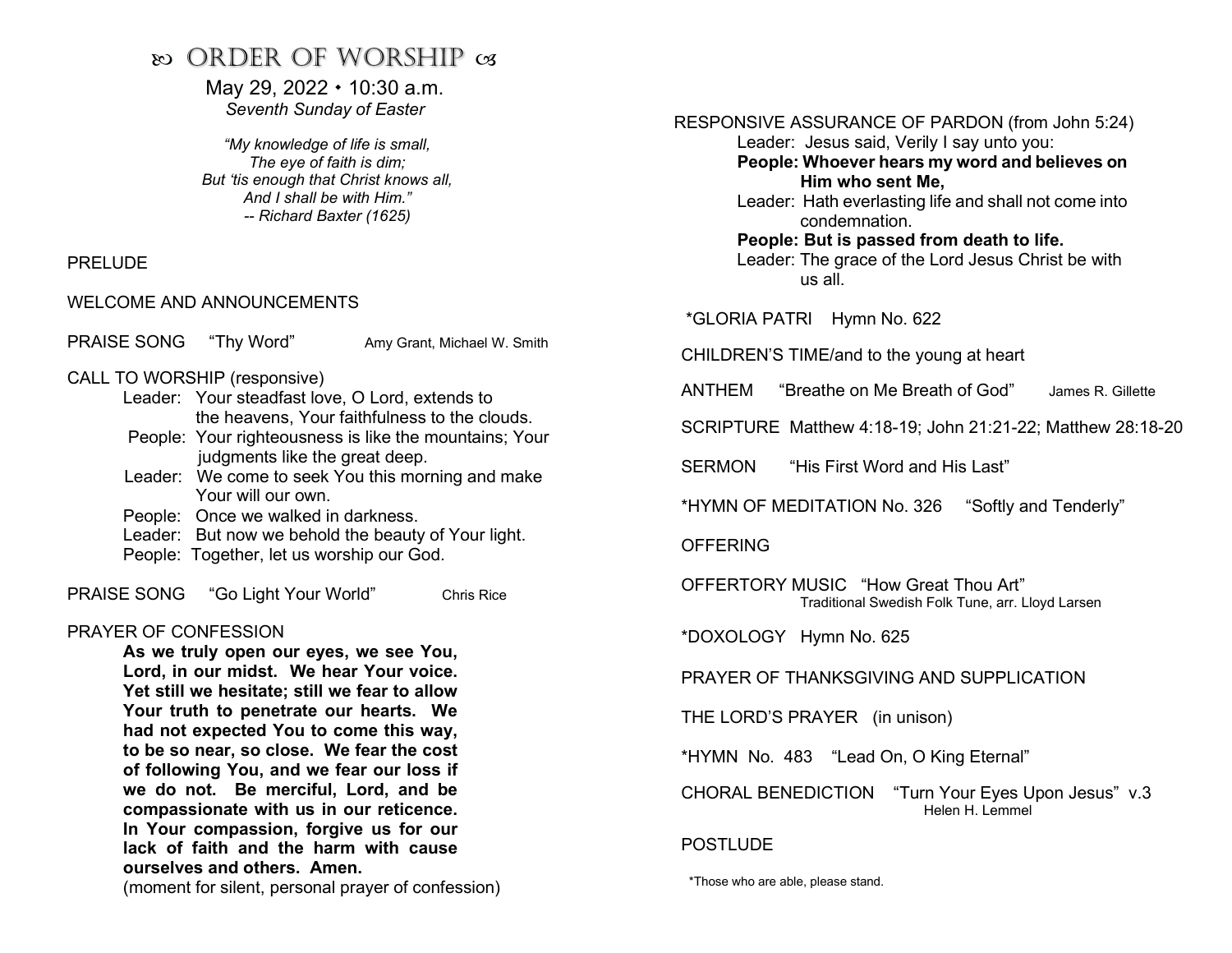## Welcome to our church today!

If you are a visitor, thank you for coming to worship with us. We invite you to fill out a Welcome Card, which you will find in the hymnal book holder in the pew. You may then put the card in the offering plate that will be passed to you during the offering. Please join us in friendship and a chance to say hello after the service. Let us know if we can assist you.

## Covid Policy

We are updating our Covid restrictions to conform with state and county regulations. The use of a mask for services is a personal choice. Adjustments will be made as conditions demand.

## WEB (Weekend Back Pack)

The WEB program delivers approximately 50 bags of food to students in the Dryden School District who are food insufficient. Please donate Yogurt on the Go for the month of May. There is a basket in the administrative wing that is labeled WEB for your donations.

## Flowers

Providing flowers for the sanctuary during the worship service is another way to celebrate happy times or to honor/remember a loved one. If your flowers mark a special occasion that you wish to share with your church family, be sure to note that down on the flower calendar. Artificial flowers are a nice choice that can be used for more than one Sunday.

## Rummage Sale

The Next-to-New/Rummage Sale is quickly approaching. We will need help setting up the racks on Tuesday, May 31<sup>st</sup>. You may bring your donations and help put them on the sale tables, from 10 a.m.-1p.m. and 4-7 p.m. on Wednesday and Thursday, June  $1^{\text{st}}$ , and  $2^{\text{nd}}$ .

The sale hours are Friday, 9 p.m.-5pm, Saturday, 9 a.m.-noon (bag sale) .There is a sign-up sheet in the fellowship hall. Please contact Phyllis Byrn or Sue Bahny if you have questions.

## Dairy Day Brownie Booth Calling all bakers!

On June 11 Dryden Dairy Day will finally be able to return and so will our church's brownie booth. Please consider baking any kind of brownie, bar cookie, or other type of cookie to donate for this favorite community event. Bring your UNCUT goodies to the church kitchen from 4-5 p.m. on Friday, June 10th to be cut, packaged, and priced. Please sign up in the fellowship hall to bake and/or assist in some other way.

# Dryden Garden Club

The Dryden Garden Club is sponsoring the Dryden Open Gate Garden and Art Tour on Saturday, June 25, 9 a.m.-2.p.m. Tour 4 beautiful gardens in the area for just \$5 and view artwork which will be for sale. Pre-sale tickets will be available at Dryden Agway, Arnolds, Dedrick's and Daisy Hollow Farm. On the day of the tour, tickets will be sold at the municipal parking lot on George Street, Dryden, and at each garden.

## For Prayer

Dave Gross, Bob Sincerbeaux, Christi LaPlant, William Merrill, Christopher DuPree, Connie Walker, Margaret Weems, sister of Mary Hicks, and the father of Brenda Carpenter

## Ushers

Please think about being an usher. June offers many opportunities to serve. Being an usher is an important ministry of the church. An usher may be the first person a newcomer meets and can do a great deal to make that newcomer feel welcome. Please sign up to help!

## May 29

Ushering: Joan Watros Flowers: Nancy Couch

Our soloist this morning is a graduate of Eastman School of Music and a Professor Emerita of the Peabody Conservatory of Music of the Johns Hopkins University.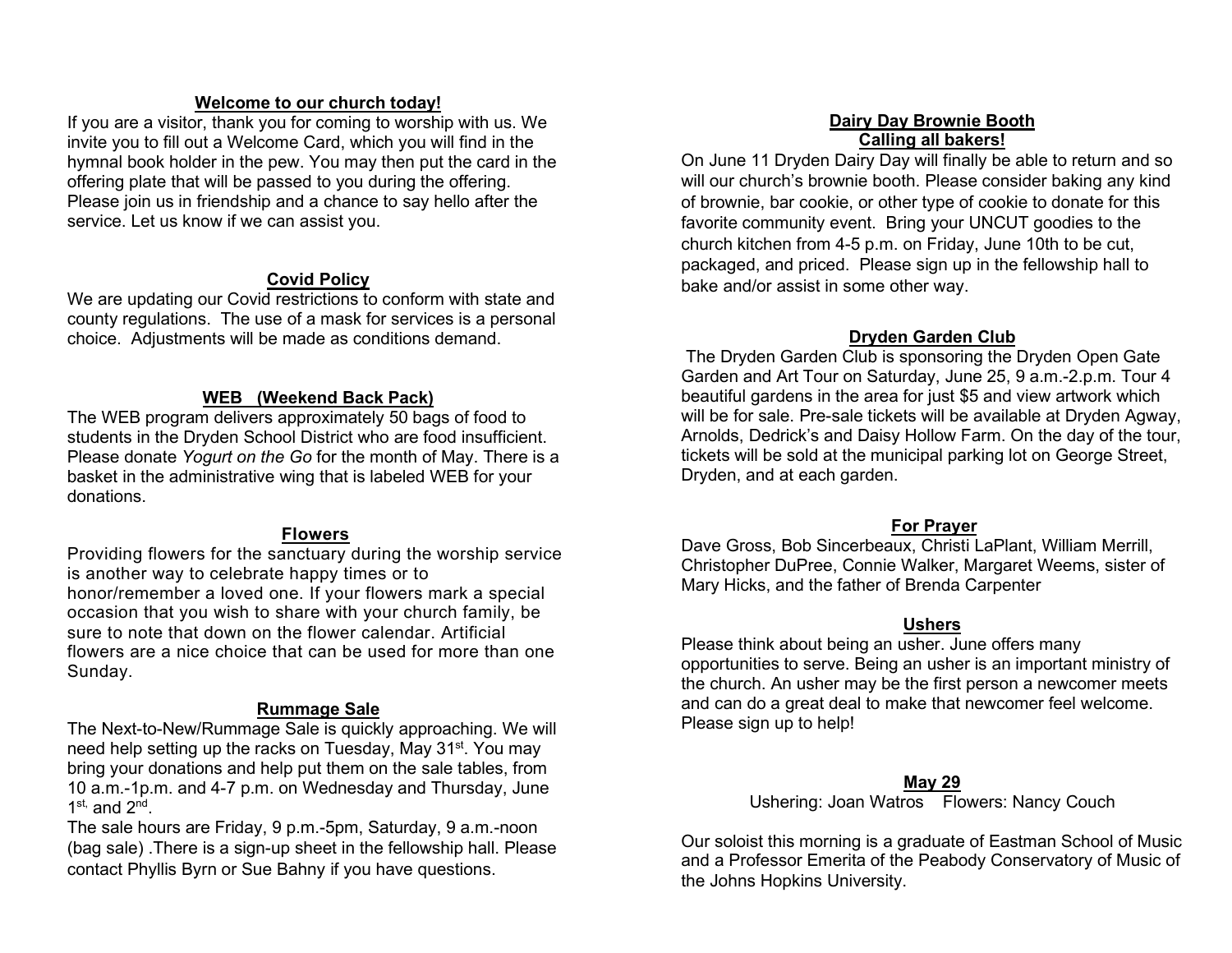# Thy Word

### Refrain:

Thy Word is a lamp unto my feet And a light unto my path. Thy Word is a lamp unto my feet And a light unto my path.

### Verse 1:

When I feel afraid, think I've lost my way Still, You're there right beside me. And nothing will I fear as long as You are near; Please be near me to the end.

### Refrain

### Verse 2:

I will not forget Your love for me and yet, My heart forever is wandering. Jesus be my guide, and hold me to Your side, And I will love You to the end.

### Refrain

### Verse 3:

Nothing will I fear as long as You are near; Please be near me to the end.

### Refrain

And a light unto my path. You're the light unto my path.

Words and music by Amy Grant and Michael W. Smith ©1984 Word Music, LLC. Used with permission.

# Go Light Your World

### Verse 1:

There is a candle in ev'ry soul; Some brightly burning, some dark and cold. There is a Spirit who brings a fire, Ignites a candle and makes His home.

### Chorus:

So carry your candle, run to the darkness, Seek out the hopeless, confused and torn. Hold out you candle for all to see it. Take you candle and go light the world. Take you candle and go light the world.

### Verse 2:

Frustrated brother, see how he's tried to Light his own candle some other way. See now your sister, she's been robbed and lied to, Still holds a candle without a flame.

### Chorus

### Verse 3:

We are a fam'ly whose hearts are blazing, So let's raise our candles and light up the sky. Praying to our Father, in the name of Jesus, Make us a beacon in darkest times.

### Chorus (2x)

CCLI Song #1829337 Chris Rice © 1995 Universal Music – Brentwood Benson Publishing (Admin. By Brentwood-Benson Music Publishing, Inc.) For use solely with the SongSelect® Terms of Use. All rights reserved. www.ccli.com CCLI License #2667483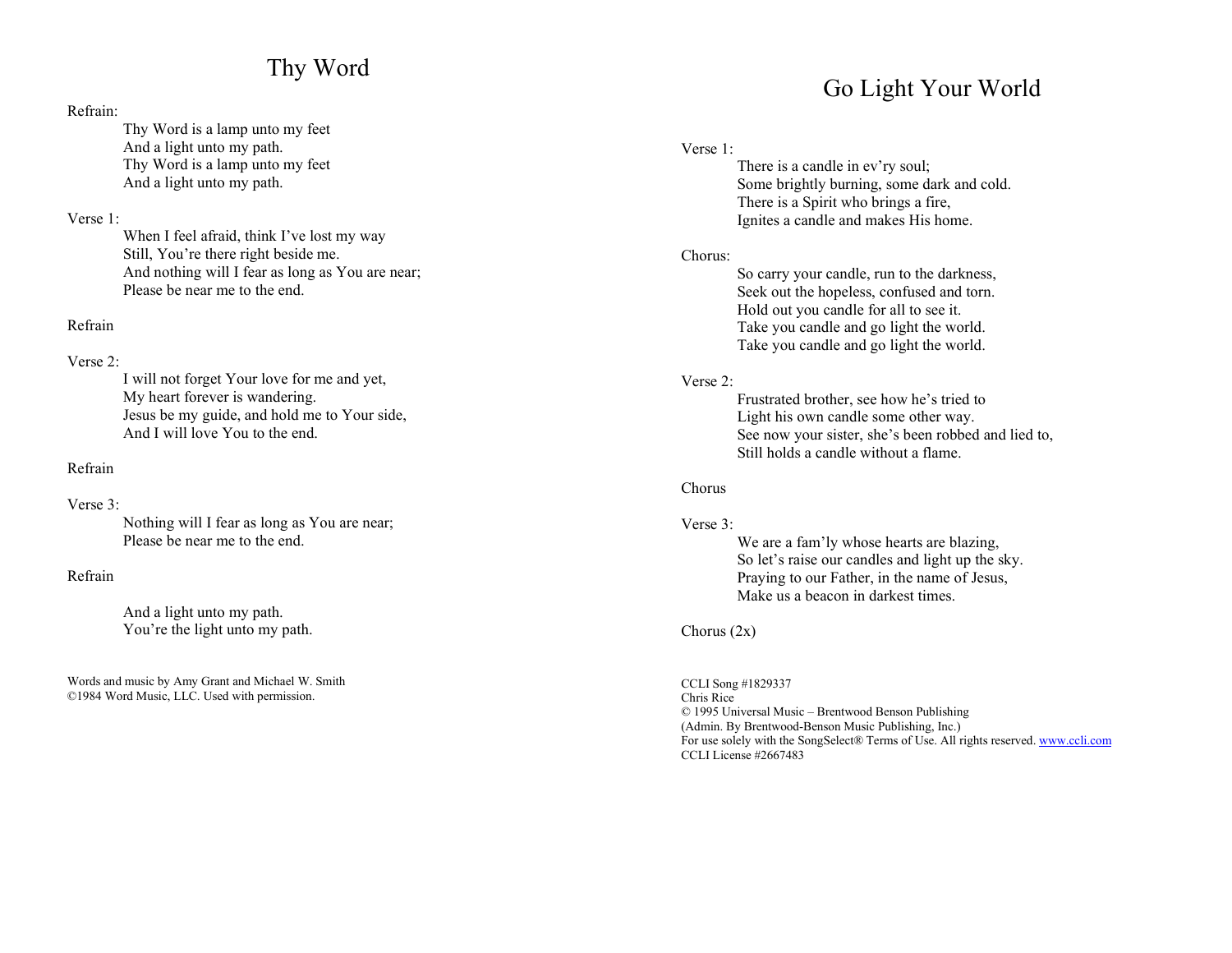# Gloria Patri

Glory be to the Father, And to the Son, And to the Holy Ghost: As it was in the beginning, Is now and ever shall be, World without end. Amen, Amen.

Text: Gloria Patri; Traditional, 2<sup>nd</sup> century Music: Meineke, Christoph Meineke

# Doxology

Praise God from whom all blessing flow; Praise Him, all creatures here below; Praise Him above, ye heav'nly host; Praise Father, Son and Holy Ghost. Amen.

Text: Thomas Ken Music: Old Hundredth, Genevan Psalter, 1551; attributed to Louis Bourgeois

# Softly and Tenderly

#### Verse 1:

Softly and tenderly Jesus is calling, Calling for you and for me; See, on the portals He's waiting and watching, Watching for you and for me.

#### Refrain:

Come home, (come home), come home, (come home), Ye who are weary, come home; Earnestly, tenderly, Jesus is calling, Calling, O sinner, come home!

#### Verse 2:

Why should we tarry when Jesus is pleading, Pleading for you and for me? Why should we linger and heed not His mercies, Mercies for you and for me?

### Refrain

#### Verse 3:

Time is now fleeting, the moments are passing, Passing from you and from me; Shadows are gathering, death's night is coming, Coming for you and for me.

### Refrain

#### Verse 4:

O for the wonderful love He has promised, Promised for you and for me! Though we have sinned, He has mercy and pardon, Pardon for you and for me.

### Refrain

Text and Music: Will L. Thompson